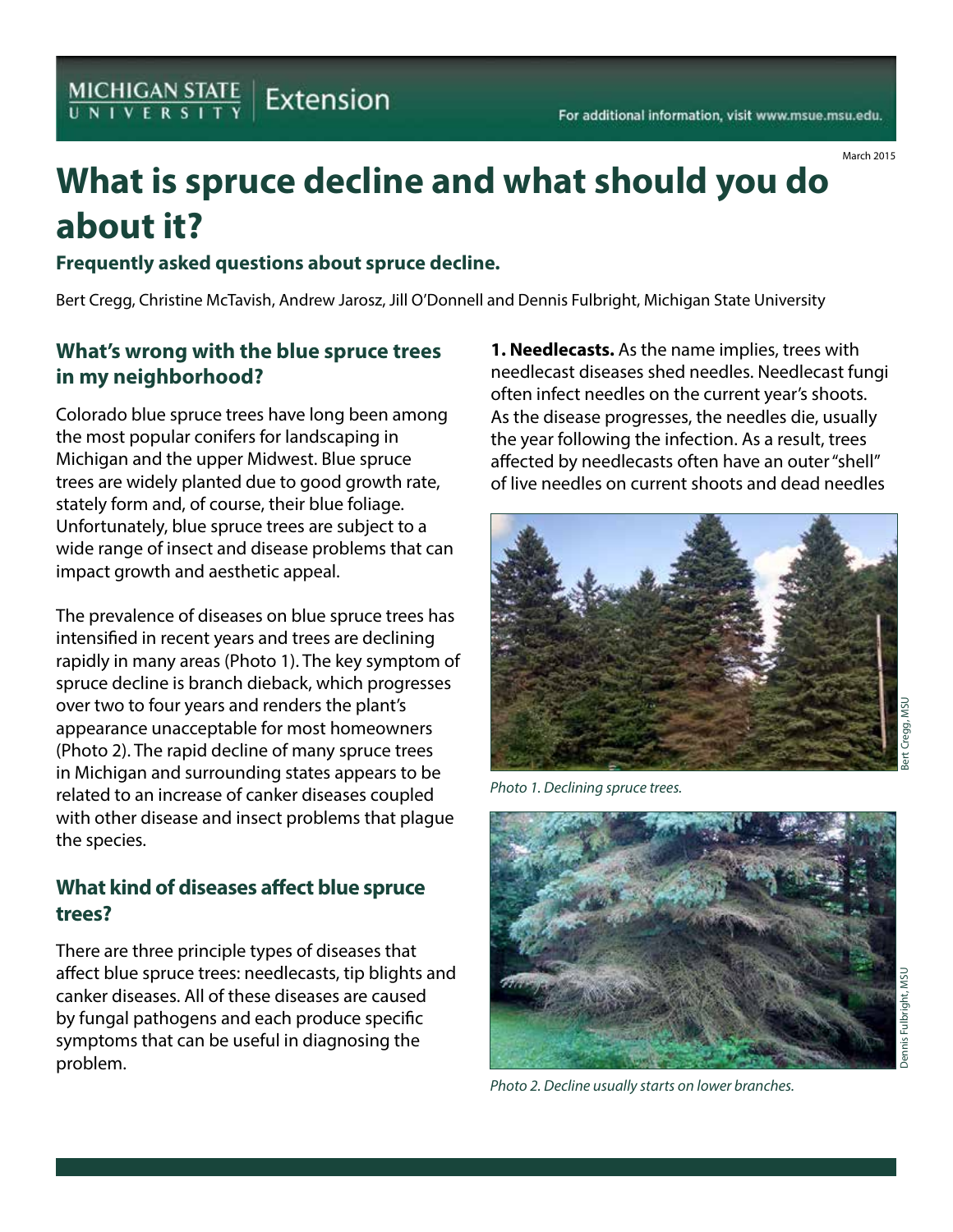on older shoots (Photo 3). The two most common needlecasts we find in spruce are caused by the fungal pathogens Rhizosphaera and Stigmina/ Mycosphaerella.

**2. Tip blights.** Tip blights are fungal diseases that typically cause dieback to new, emerging shoots (Photo 4). Tip blights are most common on pines, especially Austrian pines, but can also occur on spruces.

**3. Canker diseases.** Canker diseases are caused by fungi that infect branches or the main stem of trees. Typical symptoms of cankers are sunken areas along a stem that may ooze resin (Photo 5). Trees may produce ridges of wound tissue around older canker infections as the tree attempts to restrict the fungus' growth. As cankers develop, they can interfere with the branch's ability to transport water and nutrients, resulting in the death of individual branches often referred to as "flagging."

# **What kinds of insects affect blue spruce trees?**

Numerous insect pests can impact spruces in Michigan's landscape, but the two most common are gall adelgids and spruce spider mites. In both cases, the insect pests are tiny and you may need a hand lens to see them. Often times, people are more likely to see the damage as opposed to the insect pests themselves.

**1. Gall adelgids.** Adelgids are small insects that feed on shoots by sucking plant sap, causing the shoots to deform and produce galls that resemble cones (Photo 6). Damage from gall adelgids is mainly aesthetic.

**2. Spruce spider mites.** Spruce spider mites cause needle discoloration and eventually kill needles, which can be mistaken for a needlecast disease (Photo 7). Technically, mites are not insects, but are



*Photo 3. Needlecasts kill older (inner) needles, but leave newer needles unaffected.*



*Photo 4. New shoot tips killed by Phomopsis tip blight.*



*Photo 5. Resin oozing from a branch canker caused by Cytospora.*



*Photo 6. Gall caused by Cooley spruce adelgid. Photo 7. Needle damage caused by mites.*

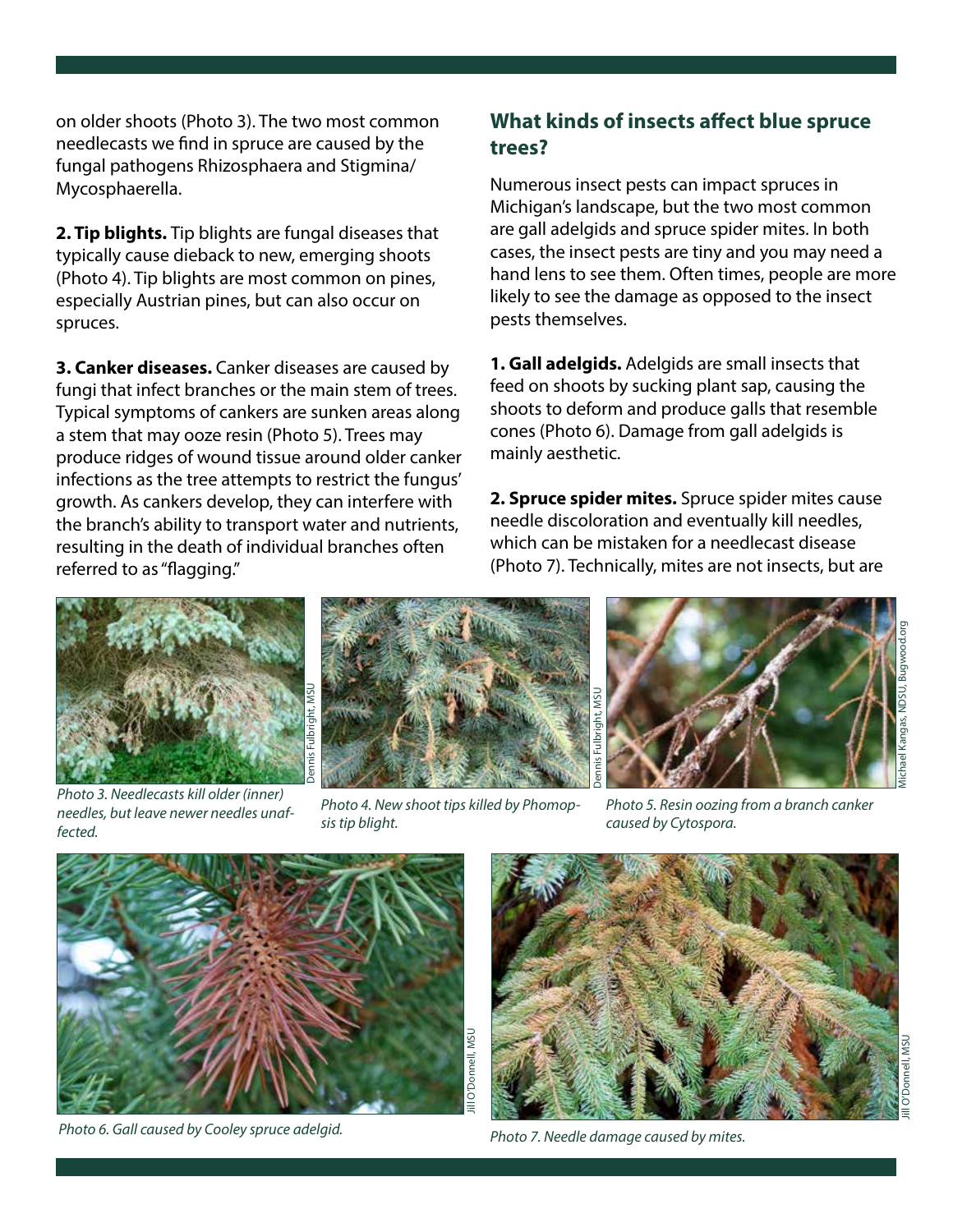related to spiders. This distinction is important since not all insecticides will control mites.

## **Why are we seeing increased decline in blue spruce trees?**

There are a number of factors contributing to the decline we see in blue spruce trees, including environmental changes, poor site conditions and new pathogens.

Colorado blue spruce is native to arid regions in the Rocky Mountains. Michigan's climate is generally more humid, especially in the summer, which is ideal for fungal pathogens to thrive.

In landscapes, Colorado blue spruces have been planted on some sites that are marginal for their success. As a result, they are stressed and more susceptible to fungal pathogens.

Finally, for decades the default diagnosis for most problems with blue spruce has been Rhizosphaera needlecast or Cytospora branch canker. However, a recent survey by Michigan State University researchers suggests two other fungal pathogens, Diplodia and Phomopsis, were much more commonly associated with branch death and tree decline than Cytospora (Photos 8-9). Diplodia and Phomopsis are both considered weak or secondary pathogens, so it is unclear at this point why they appear to cause major disease problems for spruce. Also, in many cases there may be more than one issue that is affecting your tree's health.

# **Can I do anything about these spruce problems?**

As with any tree health problem, the first step in dealing with declining spruce trees is to diagnose the problem and identify the cause. For large or important landscape trees, homeowners should contact a professional arborist or tree care company.

For some disease issues, such as needlecasts, fungicides may be effective in preventing or

controlling the disease. It is important to note that fungicide treatments for needlecasts only protect new growth. For control to be fully successful, it may take two to three years of yearly fungicide applications. For canker diseases, the effectiveness of fungicides is usually limited. Removing affected branches is usually the best action to improve the tree's appearance and slow the spread of disease within the tree.

For insect or mite issues, insecticides or miticides can be effective, however selection of the proper product and timing are critical.



*Photo 8. Decline symptoms moving upward.*



*Photo 9. Wood staining on branch with Phomopsis canker.*